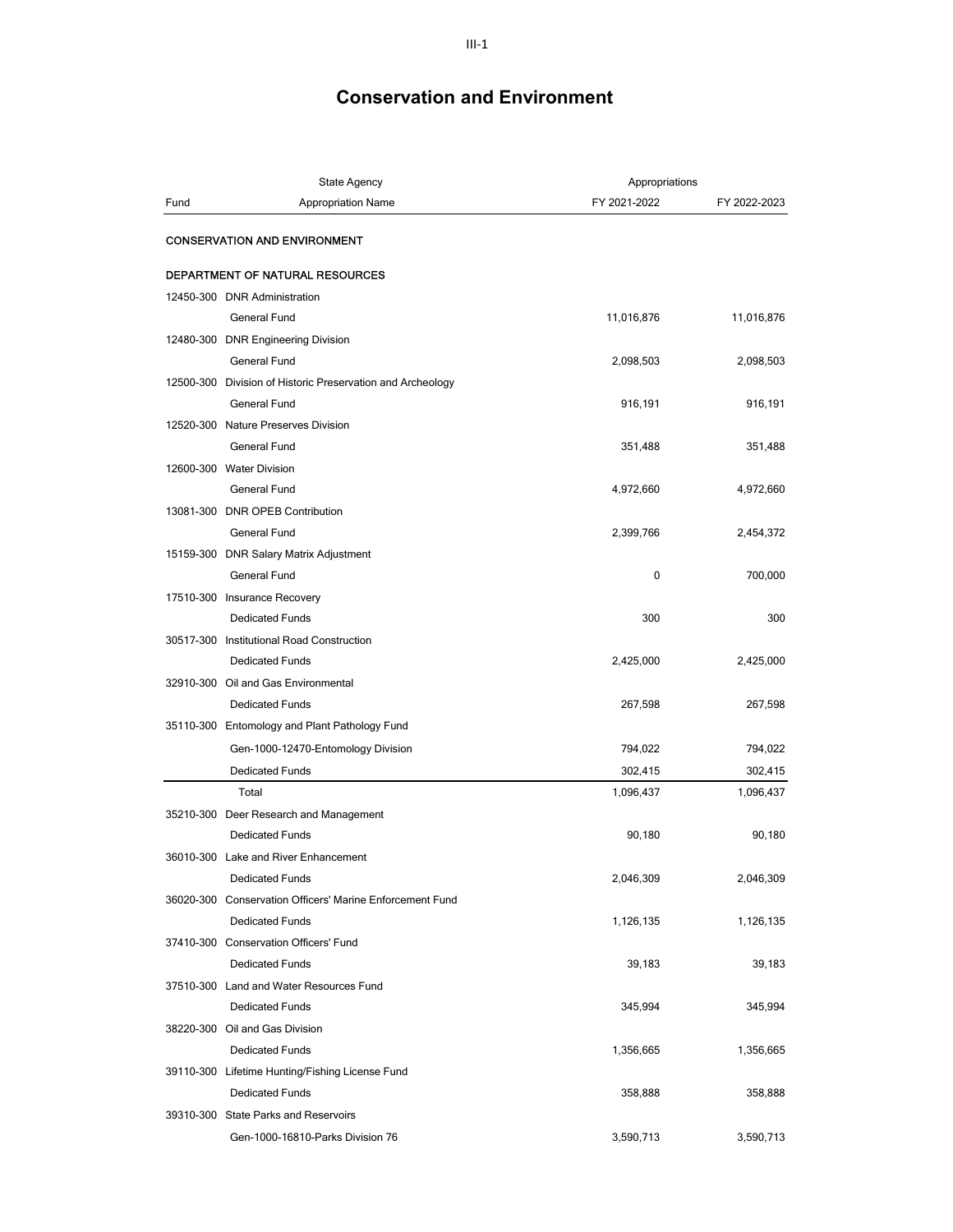|      | <b>State Agency</b>                           | Appropriations |              |
|------|-----------------------------------------------|----------------|--------------|
| Fund | <b>Appropriation Name</b>                     | FY 2021-2022   | FY 2022-2023 |
|      | <b>Dedicated Funds</b>                        | 35,210,802     | 35,210,802   |
|      | Total                                         | 38,801,515     | 38,801,515   |
|      | 39510-300 Water Resources Development Fund    |                |              |
|      | <b>Dedicated Funds</b>                        | 280,466        | 280,466      |
|      | 39610-300 Snowmobile Fund                     |                |              |
|      | <b>Dedicated Funds</b>                        | 78,209         | 78,209       |
|      | 39620-300 Off Road Vehicle Fund               |                |              |
|      | <b>Dedicated Funds</b>                        | 790,837        | 790,837      |
|      | 39720-300 DNR Law Enforcement Division        |                |              |
|      | Gen-1000-16860-Fish and Game(Tfr) to F/W      | 14,068,613     | 14,068,613   |
|      | <b>Dedicated Funds</b>                        | 10,831,730     | 10,831,730   |
|      | Total                                         | 24,900,343     | 24,900,343   |
|      | 39745-300 Fish and Wildlife Division          |                |              |
|      | <b>Dedicated Funds</b>                        | 9,541,334      | 9,541,334    |
|      | 39810-300 Forestry Division                   |                |              |
|      | Gen-1000-16830-Forestry Division              | 5,831,218      | 5,831,218    |
|      | <b>Dedicated Funds</b>                        | 3,643,741      | 3,643,741    |
|      | Total                                         | 9,474,959      | 9,474,959    |
|      | 40020-300 Reclamation - Abandoned Mine Lands  |                |              |
|      | <b>Dedicated Funds</b>                        | 22,000         | 22,000       |
|      | 40040-300 Abandoned Mine Lands Bond Pool      |                |              |
|      | <b>Dedicated Funds</b>                        | 358            | 358          |
|      | 41810-300 Heritage Trust - State Parks        |                |              |
|      | <b>Dedicated Funds</b>                        | 95,501         | 95,501       |
|      | 41815-300 Heritage Trust - State Forests      |                |              |
|      | <b>Dedicated Funds</b>                        | 95,501         | 95,501       |
|      | 41820-300 Heritage Trust - Fish & Wildlife    |                |              |
|      | <b>Dedicated Funds</b>                        | 32,144         | 32,144       |
|      | 41825-300 Heritage Trust - Outdoor Recreation |                |              |
|      | <b>Dedicated Funds</b>                        | 95,501         | 95,501       |
|      | 41830-300 Heritage Trust - Discretionary      |                |              |
|      | <b>Dedicated Funds</b>                        | 438,222        | 438,222      |
|      | 41835-300 Heritage Trust - Nature Preserve    |                |              |
|      | <b>Dedicated Funds</b>                        | 45,348         | 45,348       |
|      | 41840-300 Heritage Trust - Stewardship        |                |              |
|      | <b>Dedicated Funds</b>                        | 94,452         | 94,452       |
|      | 41845-300 Heritage Trust - Investment         |                |              |
|      | <b>Dedicated Funds</b>                        | 100,372        | 100,372      |
|      | 41850-300 Heritage Trust                      |                |              |
|      | Gen-1000-11850-Heritage Trust                 | 94,090         | 94,090       |
|      | <b>Dedicated Funds</b>                        | 811,750        | 811,750      |
|      | Total                                         | 905,840        | 905,840      |

42152-300 Lake Michigan Coastal Program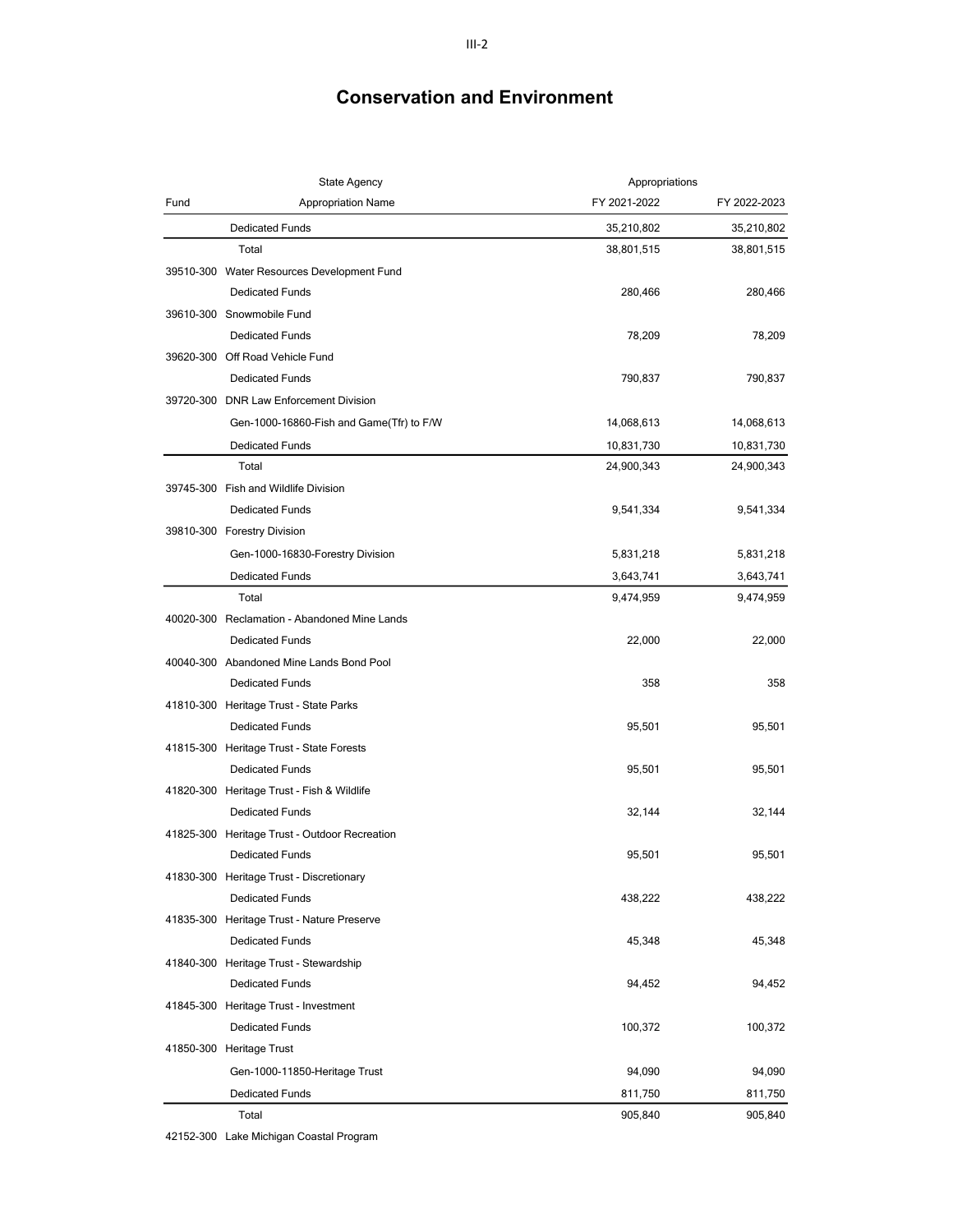|      | <b>State Agency</b>                                                           | Appropriations |              |
|------|-------------------------------------------------------------------------------|----------------|--------------|
| Fund | <b>Appropriation Name</b>                                                     | FY 2021-2022   | FY 2022-2023 |
|      | <b>Dedicated Funds</b>                                                        | 117,313        | 117,313      |
|      | 43922-300 Bicentennial Nature Trust                                           |                |              |
|      | <b>Dedicated Funds</b>                                                        | 951,070        | 951,070      |
|      | 43923-300 Sportsmen's Benevolence                                             |                |              |
|      | Gen-1000-13082-Indiana Sportsmen Benevolence                                  | 145,500        | 145,500      |
|      | <b>Dedicated Funds</b>                                                        | 968            | 968          |
|      | Total                                                                         | 146,468        | 146,468      |
|      | 44158-300 Nature Preserves Revolving Fund                                     |                |              |
|      | <b>Dedicated Funds</b>                                                        | 42,867         | 42,867       |
|      | 44570-300 Reservoirs-Crop Lease Funds                                         |                |              |
|      | <b>Dedicated Funds</b>                                                        | 304,300        | 304,300      |
|      | 44710-300 Nongame Fund                                                        |                |              |
|      | <b>Dedicated Funds</b>                                                        | 157,346        | 157,346      |
|      | 45450-300 Migratory Waterfowl Stamp Account                                   |                |              |
|      | <b>Dedicated Funds</b>                                                        | 17,000         | 17,000       |
|      | 45725-300 Game Bird Habitat Restoration Fund                                  |                |              |
|      | <b>Dedicated Funds</b>                                                        | 134,059        | 134,059      |
|      | 46540-300 Fish & Wildlife Damages                                             |                |              |
|      | <b>Dedicated Funds</b>                                                        | 50,878         | 50,878       |
|      | 46865-300 Resources Protection/Investigation                                  |                |              |
|      | <b>Dedicated Funds</b>                                                        | 7,081          | 7,081        |
|      | 47300-300 State Parks & Reservoirs Marina & Concessions                       |                |              |
|      | <b>Dedicated Funds</b>                                                        | 1,663,142      | 1,663,142    |
|      | 47330-300 DNR Use Fund                                                        |                |              |
|      | <b>Dedicated Funds</b>                                                        | 65,711         | 65,711       |
|      | 48610-300 DNR Donations                                                       |                |              |
|      | <b>Dedicated Funds</b>                                                        | 198,670        | 198,670      |
|      | 48630-300 DNR In-Lieu Fee Mitigation                                          |                |              |
|      | <b>Dedicated Funds</b>                                                        | 790,760        | 790,760      |
|      | 48640-300 Outdoor Indiana Sales                                               |                |              |
|      | <b>Dedicated Funds</b>                                                        | 157,953        | 157,953      |
|      | 48675-300 Trails Program                                                      |                |              |
|      | <b>Dedicated Funds</b>                                                        | 2,000          | 2,000        |
|      | 48686-300 Wabash River Heritage Corridor                                      |                |              |
|      | <b>Dedicated Funds</b>                                                        | 159,128        | 159,128      |
|      | 50310-300 Indiana Natural Heritage Protection Fund                            |                |              |
|      | <b>Dedicated Funds</b>                                                        | 77,325         | 77,325       |
|      | 51210-300 Conservation Officers Training                                      |                |              |
|      | <b>Dedicated Funds</b>                                                        | 9,605          | 9,605        |
|      | 53910-300 West Baden Springs Historic Hotel Preservation and Maintenance Fund |                |              |
|      | <b>Dedicated Funds</b>                                                        | 2,000,000      | 2,000,000    |
|      | 61600-300 Dept. of Natural Resources - US Dept. of Agriculture                |                |              |
|      | Federal Funds                                                                 | 2,540,094      | 2,540,094    |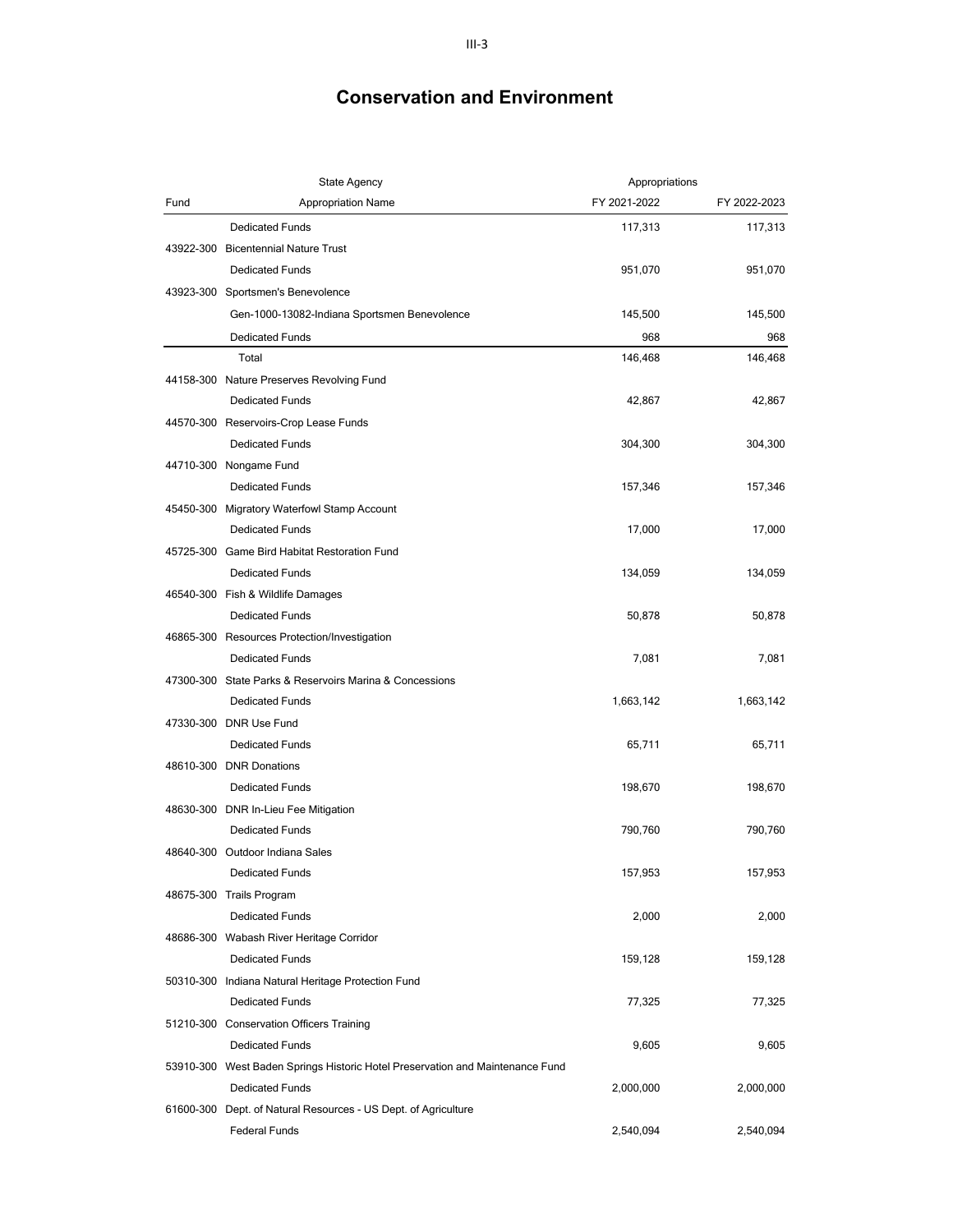|                     | State Agency                                                                           | Appropriations |              |
|---------------------|----------------------------------------------------------------------------------------|----------------|--------------|
| Fund                | <b>Appropriation Name</b>                                                              | FY 2021-2022   | FY 2022-2023 |
|                     | 61610-300 Dept. of Natural Resources - US Dept. of Commerce                            |                |              |
|                     | <b>Federal Funds</b>                                                                   | 1,618,418      | 1,618,418    |
|                     | TFI-3980-42152-LAKE MICHIGAN COASTAL PROGRAM                                           | 98,216         | 98,216       |
|                     | Total                                                                                  | 1,716,634      | 1,716,634    |
|                     | 61630-300 Dept. of Natural Resources - US Homeland Security                            |                |              |
|                     | <b>Federal Funds</b>                                                                   | 6,562,809      | 6,562,809    |
|                     | 61640-300 Dept. of Natural Resources - US Dept. of the Interior                        |                |              |
|                     | <b>Federal Funds</b>                                                                   | 15,145,962     | 15,145,962   |
|                     | TFI-3480-40220-RECLAMATION DIVISION                                                    | 1,088,055      | 1,088,055    |
|                     | Total                                                                                  | 16,234,017     | 16,234,017   |
|                     | 61650-300 Dept. of Natural Resources - USDOT                                           |                |              |
|                     | <b>Federal Funds</b>                                                                   | 620,000        | 620,000      |
|                     | 61660-300 Dept. of Natural Resources - USEPA                                           |                |              |
|                     | <b>Federal Funds</b>                                                                   | 945,000        | 945,000      |
|                     | 61670-300 Ind. Dept. of Natural Resources - Fish & Wildlife/U.S. Dept. of the Interior |                |              |
|                     | <b>Federal Funds</b>                                                                   | 19,603,500     | 19,603,500   |
|                     | 61680-300 DNR Fish and Wildlife - USDA                                                 |                |              |
|                     | <b>Federal Funds</b>                                                                   | 318,000        | 318,000      |
|                     | 74320-300 OPEB Trust Fund - DNR                                                        |                |              |
|                     | <b>Dedicated Funds</b>                                                                 | 889,590        | 889,590      |
|                     | 84070-300 Next Level Trails                                                            |                |              |
|                     | <b>Federal Funds</b>                                                                   | 60,000,000     | 0            |
|                     | 84080-300 Conservation Land Acquisition                                                |                |              |
|                     | <b>Federal Funds</b>                                                                   | 25,000,000     | 0            |
|                     | DEPARTMENT OF NATURAL RESOURCES TOTALS                                                 |                |              |
|                     | General Fund                                                                           | 46,279,640     | 47,034,246   |
|                     | <b>Dedicated Funds</b>                                                                 | 78,363,701     | 78,363,701   |
|                     | <b>Federal Funds</b>                                                                   | 132,353,783    | 47,353,783   |
|                     | Total                                                                                  | 256,997,124    | 172,751,730  |
|                     |                                                                                        |                |              |
|                     | OTHER NATURAL RESOURCES                                                                |                |              |
|                     | <b>War Memorials Commission</b>                                                        |                |              |
|                     | 12540-315 World War Memorials Commission                                               |                |              |
|                     | General Fund                                                                           | 1,388,818      | 1,388,818    |
|                     | 47925-315 Event Rental                                                                 |                |              |
|                     | <b>Dedicated Funds</b>                                                                 | 38,596         | 38,596       |
| 48190-315 Gift Shop |                                                                                        |                |              |
|                     | <b>Dedicated Funds</b>                                                                 | 76,339         | 76,339       |
|                     | War Memorials Commission Totals                                                        |                |              |
|                     | General Fund                                                                           | 1,388,818      | 1,388,818    |
|                     | <b>Dedicated Funds</b>                                                                 | 114,935        | 114,935      |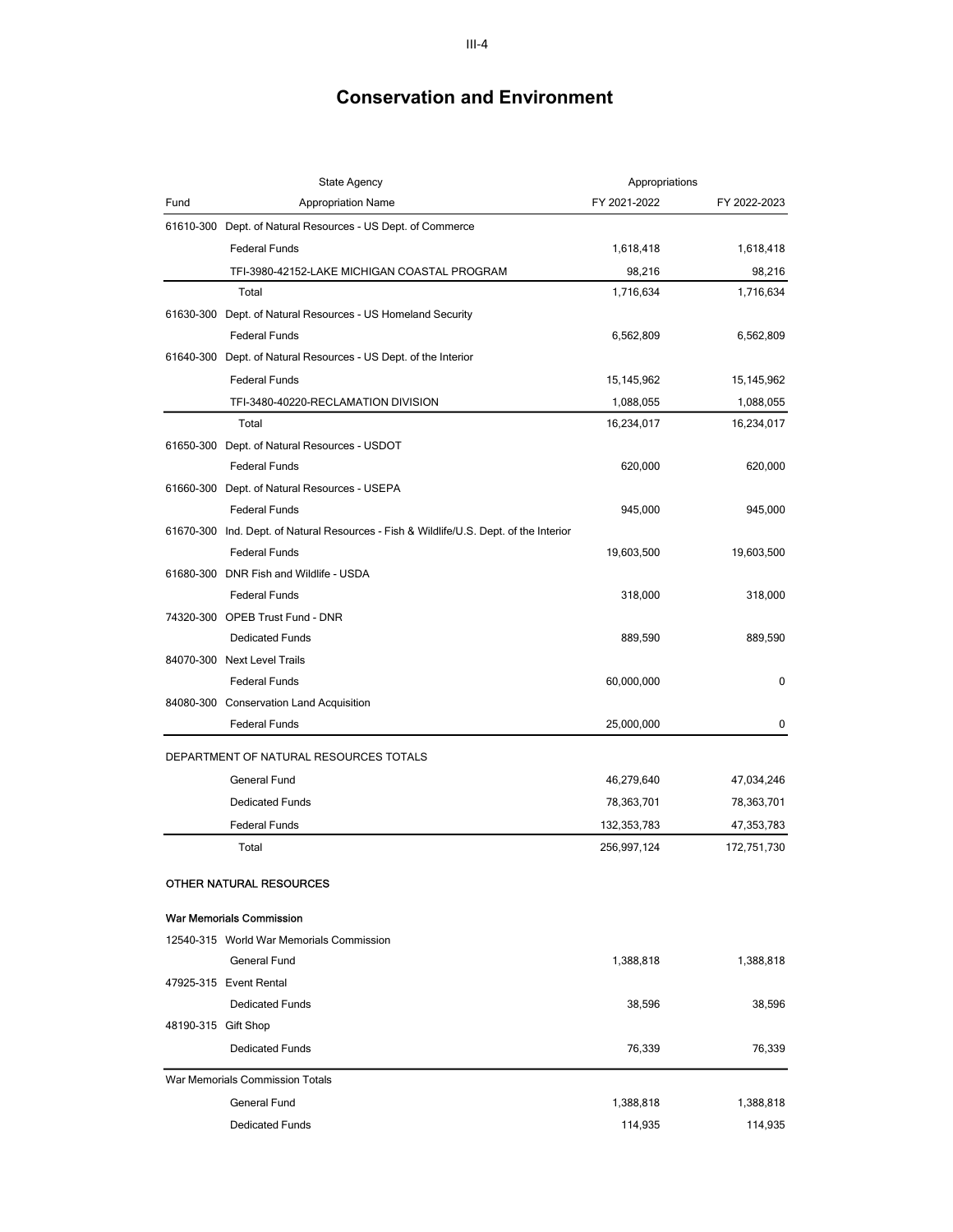|      | <b>State Agency</b>                                           | Appropriations |              |
|------|---------------------------------------------------------------|----------------|--------------|
| Fund | <b>Appropriation Name</b>                                     | FY 2021-2022   | FY 2022-2023 |
|      | Total                                                         | 1,503,753      | 1,503,753    |
|      | White River State Park Development Commission                 |                |              |
|      | 15670-310 White River State Park Development Commission       |                |              |
|      | <b>General Fund</b>                                           | 848,506        | 848,506      |
|      | <b>Maumee River Basin Commission</b>                          |                |              |
|      | 11520-325 Maumee River Basin Commission                       |                |              |
|      | <b>General Fund</b>                                           | 101,850        | 101,850      |
|      | St. Joseph River Basin Commission                             |                |              |
|      | 16370-330 St. Joseph River Basin Commission                   |                |              |
|      | General Fund                                                  | 104,974        | 104,974      |
|      | Kankakee River Basin Commission                               |                |              |
|      | 12630-322 Kankakee River Basin Commission                     |                |              |
|      | General Fund                                                  | 52,487         | 52,487       |
|      | <b>State Museum and Historic Sites</b>                        |                |              |
|      | 12490-303 State Museum/Memorials                              |                |              |
|      | <b>General Fund</b>                                           | 9,215,833      | 9,215,833    |
|      | 43915-303 Indiana State Museum and Historic Sites Corporation |                |              |
|      | TFI-1000-12490-State Museum/Memorials                         | 9,215,833      | 9,215,833    |
|      | OTHER NATURAL RESOURCES TOTALS                                |                |              |
|      | General Fund                                                  | 11,712,468     | 11,712,468   |
|      | <b>Dedicated Funds</b>                                        | 114,935        | 114,935      |
|      | DEPARTMENT OF ENVIRONMENTAL MANAGEMENT                        |                |              |
|      | 12800-495 Auto Emissions Testing Program                      |                |              |
|      | General Fund                                                  | 5,087,133      | 5,087,133    |
|      | 12810-495 CFO/CAFO Inspections                                |                |              |
|      | General Fund                                                  | 812,248        | 812,248      |
|      | 13149-495 Riverside Clean-Up                                  |                |              |
|      | General Fund                                                  | 1,950,000      | 1,950,000    |
|      | 15680-495 Office of Environmental Response                    |                |              |
|      | General Fund                                                  | 2,389,416      | 2,389,416    |
|      | 15970-495 Pollution Prevention and Technical Assistance       |                |              |
|      | General Fund                                                  | 669,439        | 669,439      |
|      | 16630-495 Department of Environmental Management              |                |              |
|      | <b>General Fund</b>                                           | 13,230,695     | 13,230,695   |
|      | 34410-495 State Solid Waste Grants Management                 |                |              |
|      | <b>Dedicated Funds</b>                                        | 3,649,940      | 3,649,940    |
|      | 34830-495 Recycling Promotion and Assistance Program          |                |              |
|      | <b>Dedicated Funds</b>                                        | 2,225,116      | 2,225,116    |
|      | 35310-495 Waste Tire Management                               |                |              |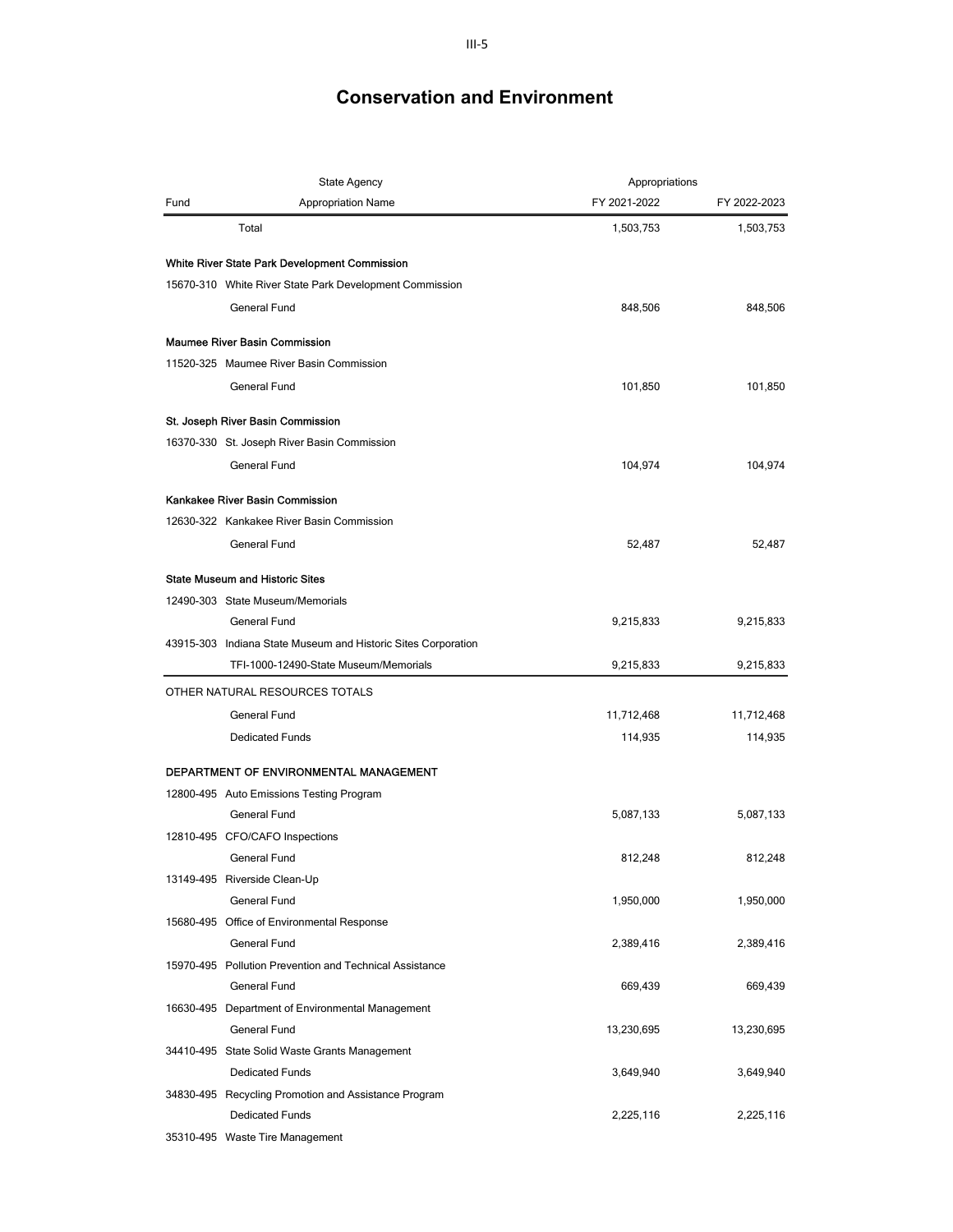|      | <b>State Agency</b>                                                                 | Appropriations |              |
|------|-------------------------------------------------------------------------------------|----------------|--------------|
| Fund | Appropriation Name                                                                  | FY 2021-2022   | FY 2022-2023 |
|      | <b>Dedicated Funds</b>                                                              | 1,508,758      | 1,508,758    |
|      | 35710-495 Voluntary Clean-up Program                                                |                |              |
|      | <b>Dedicated Funds</b>                                                              | 1,166,668      | 1,166,668    |
|      | 36210-495 Title V Air Permit Program                                                |                |              |
|      | <b>Dedicated Funds</b>                                                              | 11,567,859     | 11,567,859   |
|      | 36710-495 Solid Waste Management Permitting                                         |                |              |
|      | <b>Dedicated Funds</b>                                                              | 4,278,656      | 4,278,656    |
|      | 36711-495 Hazardous Waste Management Permitting                                     |                |              |
|      | <b>Dedicated Funds</b>                                                              | 1,221,577      | 1,221,577    |
|      | Ded-3240-38730-Environmental Management Special Fund                                | 1,500,000      | 1,500,000    |
|      | 36730-495 Water Management Permitting                                               |                |              |
|      | <b>Dedicated Funds</b>                                                              | 7,799,674      | 7,799,674    |
|      | 36810-495 Voluntary Compliance                                                      |                |              |
|      | Ded-3240-38730-Environmental Management Special Fund                                | 496,126        | 496,126      |
|      | 38730-495 Environmental Management Special Fund - Operating                         |                |              |
|      | <b>Dedicated Funds</b>                                                              | 3,136,726      | 3,136,726    |
|      | Ded-6830-52710-Underground Petroleum Storage Tank Trust Fu                          | 110,000        | 110,000      |
|      | Ded-6850-52810-Underground Petroleum Storage Tank Excess                            | 1,500,000      | 1,500,000    |
|      | 49535-495 Hazardous Waste Sites - State Clean-Up                                    |                |              |
|      | <b>Dedicated Funds</b>                                                              | 3,486,973      | 3,486,973    |
|      | 49540-495 Hazardous Waste - Natural Resource Damages                                |                |              |
|      | <b>Dedicated Funds</b>                                                              | 237,215        | 237,215      |
|      | 49555-495 Superfund Match                                                           |                |              |
|      | <b>Dedicated Funds</b>                                                              | 1,500,000      | 1,500,000    |
|      | 49580-495 Electronic Waste                                                          |                |              |
|      | <b>Dedicated Funds</b>                                                              | 213,685        | 213,685      |
|      | 52615-495 Asbestos Trust - Operating                                                |                |              |
|      | <b>Dedicated Funds</b>                                                              | 567,086        | 567,086      |
|      | 52710-495 Petroleum Trust - Operating                                               |                |              |
|      | <b>Dedicated Funds</b>                                                              | 1,110,000      | 1,110,000    |
|      | 52810-495 Underground Petroleum Storage Tank - Operating                            |                |              |
|      | <b>Dedicated Funds</b>                                                              | 37,260,610     | 37,260,610   |
|      | 62200-495 IN Dept of Environmental Management - US Dept of Defense                  |                |              |
|      | <b>Federal Funds</b>                                                                | 92,015         | 92,015       |
|      | 62230-495 IN Dept. of Environmental Management - US Environmental Protection Agency |                |              |
|      | <b>Federal Funds</b>                                                                | 14,022,953     | 14,522,953   |
|      | TFI-1000-16630-ENVIROMENTAL MGMT OPERATION                                          | 1,425,277      | 1,425,277    |
|      | TFI-2530-34410-State Solid Waste Management Fund                                    | 2,300,000      | 2,300,000    |
|      | TFI-2580-34830-Indiana Recycling Promotion and Assistance Fu                        | 1,500,000      | 1,500,000    |
|      | TFI-2640-35310-Waste Tire Management Fund                                           | 400,000        | 400,000      |
|      | TFI-2830-36730-Environmental Management Permit Operation F                          | 1,500,000      | 1,500,000    |
|      | TFI-3610-41200-Environmental Management Operating                                   | 5,910,147      | 5,910,147    |